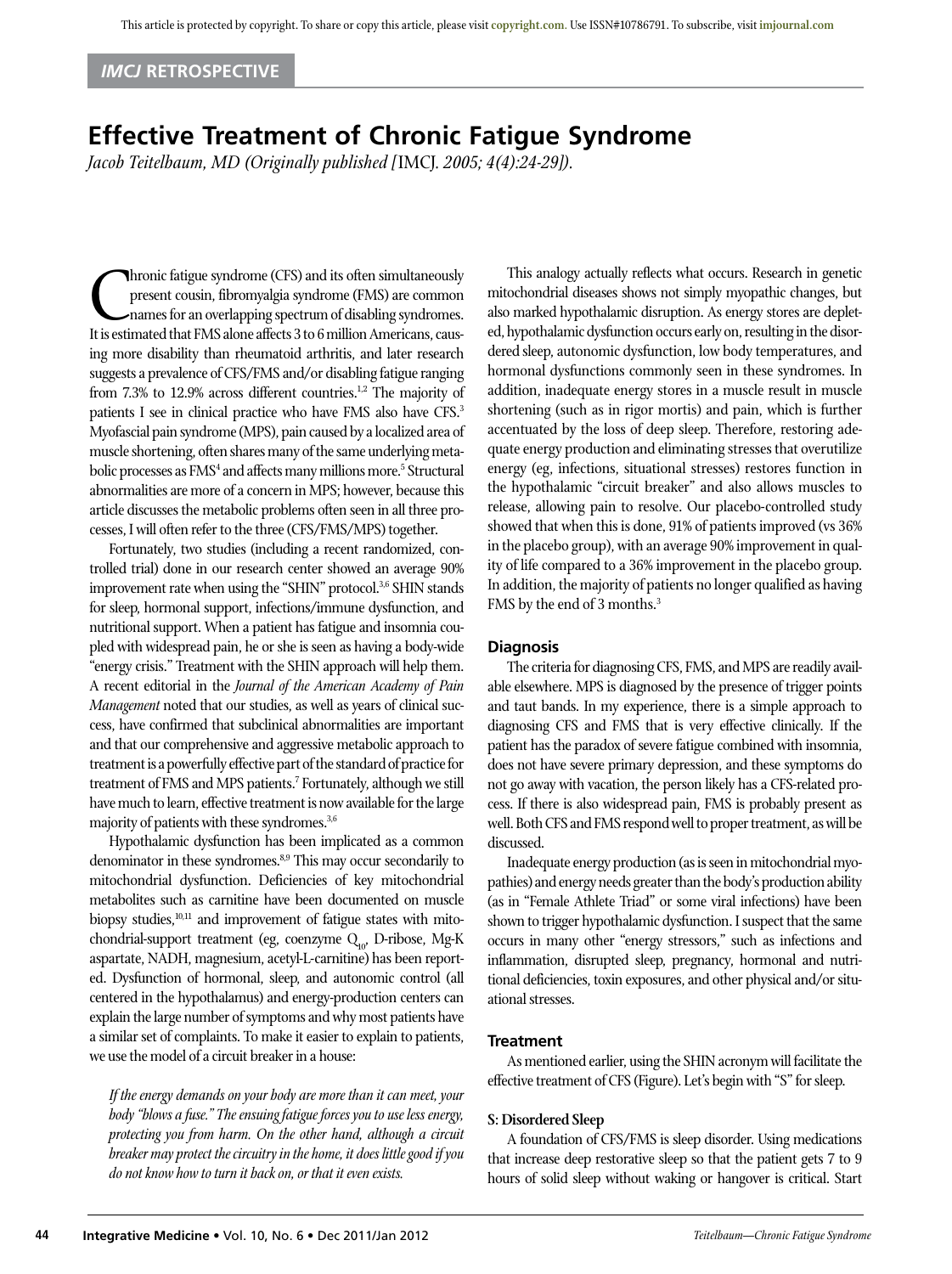

treatment with natural therapies or with a low dose of sleep medications that do not decrease stage 3 or 4 sleep. Continue to adjust the treatments each night until the patient is sleeping 8 hours a night without a hangover.

Due to next-day sedation and each medication having its own independent half-life, CFS/FMS patients respond better to a combination of low doses of several medications than to a high dose of one. The natural remedies I recommend starting with include the following:

1. Herbal preparations containing a mix of valerian root, wild lettuce, Jamaican dogwood, passionflower, hops, and theanine. These six herbs can help reduce muscle pain, increase libido, and improve sleep<sup>12-16</sup>;

2. melatonin: .5 mg to 1 mg at bedtime;

3. 5 Hydroxytryptophan: 200 mg to 400 mg at night; and

4. calcium and magnesium at bedtime to promote sleep.

If natural remedies do not result in at least 8 hours a night of sleep, consider these medications:

• zolpidem: 5 mg to 20 mg each night at bedtime;

• gabapentin: 100 mg to 900 mg at bedtime for sleep and pain,

as well as restless leg syndrome (RLS);

• cyclobenzaprine: 10 mg; clonazepam: 5 mg; and/or carisprodol: 350 mg (use one of these first if myalgias are a major problem); or

• trazodone: 50 mg (use 0.5 to 6 tablets each night at bedtime).

Some patients will sleep well with natural therapies and/or synthetic ones. Others will require a surprisingly large amount of sleep support because the malfunctioning hypothalamus controls sleep.

Although less common, three other sleep disturbances must be considered and treated if present. These are sleep apnea, upper airway resistance syndrome, and RLS, which is also fairly common in fibromyalgia.17

# **H: Evaluation and Treatment of Associated Hormonal Dysfunction**

Hormonal imbalances are associated with FMS. Sources of imbalance include hypothalamic dysfunction, adrenal exhaustion from chronic stress, environmental toxins, and autoimmune processes, such as Hashimoto's thyroiditis.

It is important to understand the limitations of testing and the normal ranges. Many blood tests use two standard deviations to define blood-test norms. By definition, only the lowest or highest 2.5% of the population is in the abnormal (treatment) range. This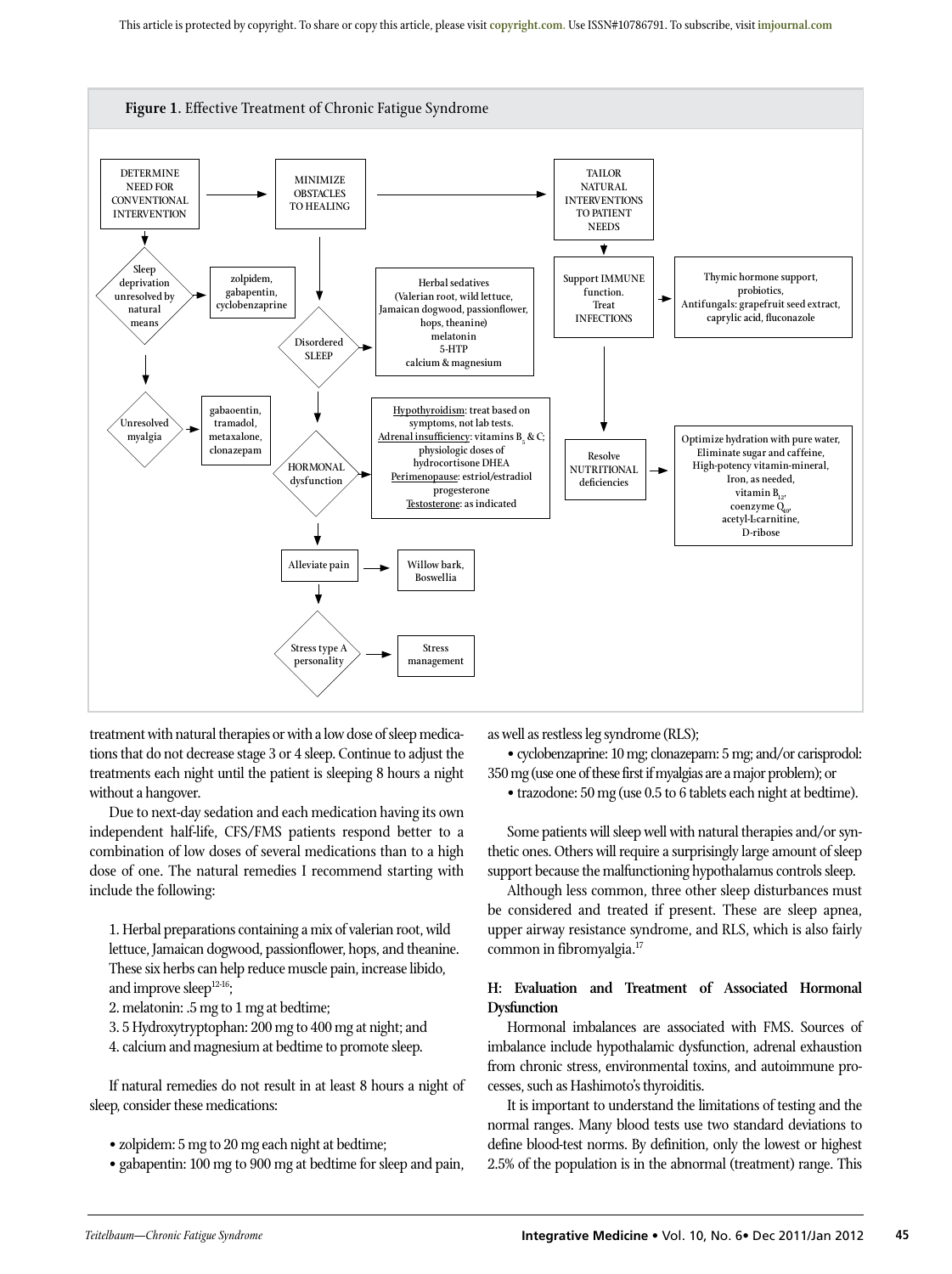does not work well if more than 2.5% of the population has a problem. For example, it is estimated that as many as 20% of women over 60 years of age have hypothyroidsim.18 Other lab tests, especially functional medicine lab tests, use normal ranges that are based on "medical decision points" (MDPs). These MDPs are based on where the literature suggests problems can occur. An example of this is the lowering of the upper limit for thyroid stimulating hormone (TSH) to 3.0 mIU/L by the American Academy of Clinical Endocrinology.<sup>19</sup> Nonetheless, it is important to treat the patient and not only the blood test. A level that may be healthy for many patients can represent a deficiency for others.

**Thyroid Function.** Suboptimal thyroid function is very common, and I find it reasonable to treat all chronic myalgia patients with thyroid-hormone replacement if their free  $\mathrm{T}_4$  blood levels are below even 50% of normal. Many CFS/FMS patients also have difficulty in converting  $T_{4}$ , which is fairly inactive, to  $T_{3}$ , the active hormone. Additionally,  $\mathrm{T}_3$  receptor resistance may be present, requiring higher levels.20,21 In most CFS/FMS patients, I give an empirical trial of a thyroid glandular supplement, .5 grain to 3 grains every morning, adjusted to the dose that feels best to the patient, as long as the free  $T_4$  is not above the upper limit of normal. Many other alternatives, such as compounded combinations of  $\mathrm{T}_4$  and  $\mathrm{T}_3$ , are also reasonable.

TSH testing is not reliable since hypothalamic dysfunction with hypothyroidism (based on symptoms and response to thyroid hormone) is common in fibromyalgia,<sup>22</sup> and in hypothalamic hypothyroidism, the patient's TSH can be low, normal, or high.<sup>23</sup> The inadequacy of thyroid testing is further suggested by studies that show

• most patients with suspected thyroid problems have normal blood studies<sup>24,25</sup> and

• when patients with symptoms of hypothyroidism and normal labs were treated with a thyroid supplement, a large majority improved significantly.24

In addition, remember that thyroid supplementation can increase a patient's cortisol metabolism and unmask a case of subclinical adrenal insufficiency. If the patient feels worse on low-dose thyroid replacement, he or she may need adrenal support as well.

**Adrenal Insufficiency.** The hypothalamic-pituitary-adrenal axis does not function well in CFS/FMS.8,26,27 Because early researchers were not aware of physiological doses of cortisol, they treated with high doses and their patients developed severe complications. William Jefferies, MD, author of *Safe Uses of Cortisol*, 28 helped us to understand the difference between physiological and pharmacological dosing. He found, in his experience with thousands of patients and years of use, that adrenal suppression and significant toxicity (besides gastrointestinal upset, weight gain, and fluid retention) were very uncommon with physiological dosing of hydrocortisone (ie, up to 20 mg a day).28,29 Twenty mg of hydrocortisone is approximately equivalent in potency to 4 mg to 5 mg of prednisone.

Our study did not show adrenal suppression using lower hydrocortisone dosing.3 Dr Jefferies, with thousands of patient-years' experience in using low-dose hydrocortisone, recommends an empirical trial of 20 mg a day of hydrocortisone for all patients with

severe, unexplained fatigue and has found this to be quite safe for long-term use.<sup>28,29</sup> Confirming this, our research and clinical experience suggest that using hydrocortisone at 20 mg a day or less in CFS and FMS patients is safe and often helpful. Although this has not been subjected to controlled research, clinically, many patients find it to be extremely helpful.

Symptoms of an underactive adrenal gland include hypoglycemia/irritability when hungry, weakness, hypotension, dizziness, and recurrent infections—all of which are common in CFS/FMS. Although a baseline morning cortisol of  $>6$  mcg/dL is often considered "normal," most healthy people run approximately 16 mcg/dL to 22 mcg/dL at 8:00 AM.

My treatment guidelines are that if the baseline cortisol is less than 16 mcg/dL or if the patient's symptoms suggest inadequate adrenal function, I treat with a therapeutic trial of 5 mg to 15 mg hydrocortisone in the morning, 2.5 mg to 10 mg at lunchtime, and 0 to 2.5 mg at 4:00 PM (maximum of 20 mg a day). After 9 to 18 months, the patient can often taper off the hydrocortisone. Remember, more is not better.30

In addition to supplying very low-dose cortisone, it is important to supply nutritional support for the adrenal gland, as well as teaching the patient mind-body approaches that can decrease worry and increase relaxation, thus taking stress off the adrenals. I teach my patients to ask themselves this simple question when they start getting worried or stressed out: "Am I in imminent danger?" The answer is almost always "no," which seems to help patients to "stand down" from their "fight or flight" reaction. Nutritional support should include vitamin C and pantothenic acid, as well as adrenal glandulars. Herbals such as ginseng and licorice can also be helpful.

**Dehydroepiandrosterone.** Dehydroepiandrosterone (DHEA) is a major adrenal hormone that has recently been getting a lot of attention in the press for its role as a "fountain of youth" hormone.<sup>31</sup> DHEA is stored as DHEA-sulfate (DHEA-S), and levels of the activated free DHEA fluctuate throughout the day. Because of this, I recommend checking serum DHEA-S levels rather than DHEA levels.

Many CFS/FMS patients have suboptimal DHEA-S levels, and the benefit of treatment is often dramatic. Most women need 5 g to 25 mg per day, and most men need 25 mg to 50 mg per day. I use the middle of normal range for a 29-year-old patient, keeping the DHEA-S level at 150 mcg/dL to 180 mcg/dL in women and at 350 mcg/dL to 480 mcg/dL in men. Although DHEA and testosterone levels normally drop with age, many practitioners feel this is not necessarily healthy. For example, studies show that low testosterone and low DHEA may be associated with insulin resistance and glucose intolerance.32-34

**Low Estrogen and Testosterone.** Although we are trained to diagnose menopause by symptoms such as cessation of periods, hot flashes, and elevated follicle-stimulating hormone and leutenizing hormone levels, these are late symptoms. Estrogen deficiency often begins many years before and may coincide with the onset of CFS/ FMS.35

The initial symptoms of estrogen deficiency are poor sleep, poor libido, brain fog, achiness, and especially worsening of CFS/FMS symptoms in the days to a week before the period. I prefer to have the pharmacist make a combination of estriol and estradiol (Bi-Est)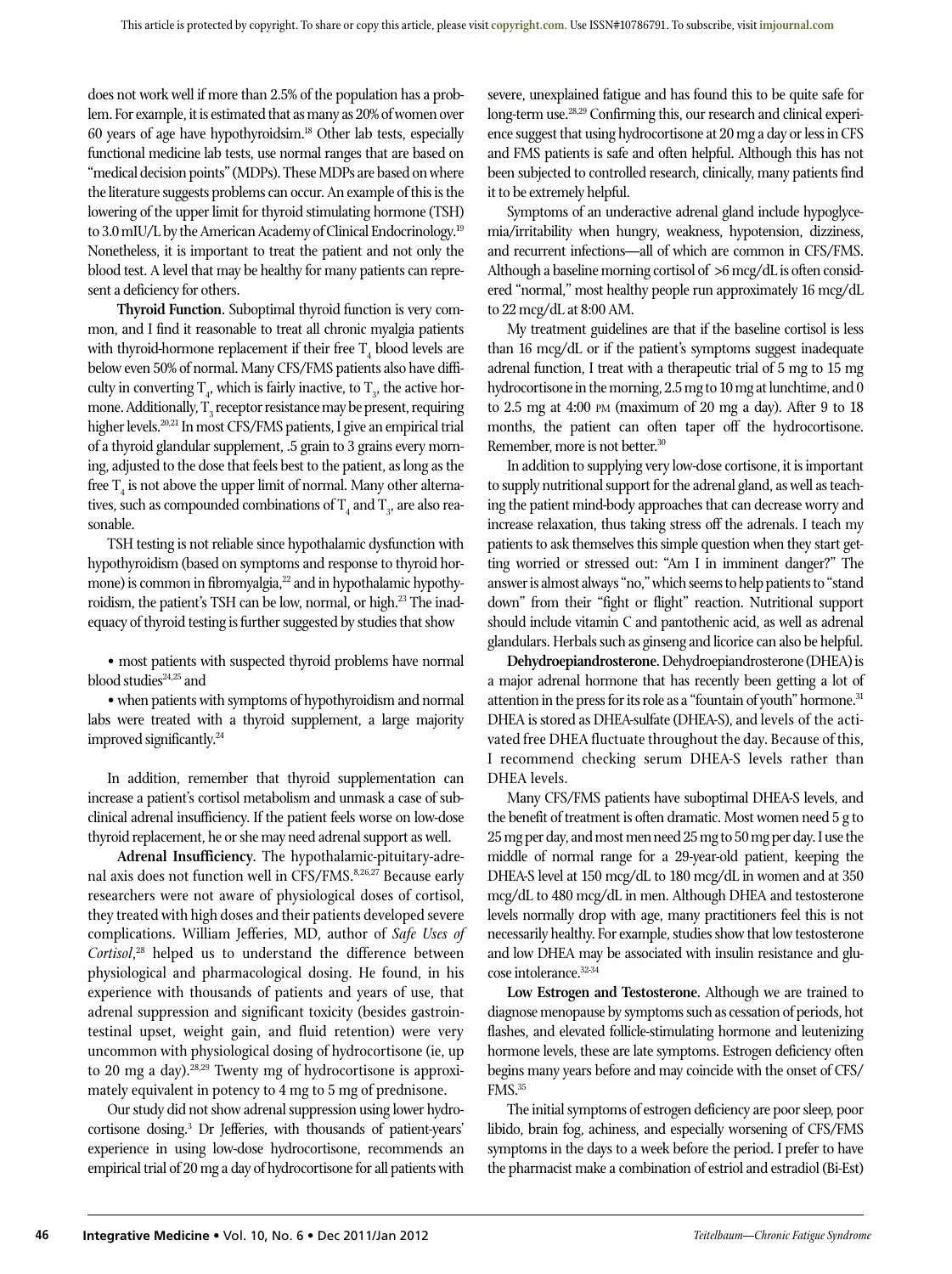2.5 mg plus progesterone, 30 mg to 50 mg plus testosterone 4 mgall in 1/10 or 2/10 of a CC of cream (which can be applied to the mucosal surface of the labia each evening).

**Testosterone Deficiency.** Among my CFS/FMS patients, 70% of men and many women have free testosterone levels in the lowest quartile, while their total testosterone levels are normal. I therefore recommend blood testing for "free testosterone." A recently completed study (not yet published) found that treating low testosterone in women decreases FMS pain. As noted above, supplementation can be done easily by adding 4 mg of testosterone to the estrogen cream. Testosterone supplementation also decreases sex hormonebinding globulin, thus making more free hormone available.

Testosterone supplementation can also cause elevated thyroid hormone levels in men taking thyroid supplements. In addition, despite the concerns about athletes using very high levels of synthetic testosterone, it is important to remember that research shows that raising a low testosterone level in men using natural testosterone actually results in lower cholesterol, decreased angina and depression, and improved diabetes.<sup>34</sup>

# **I: Immune Dysfunction and Infections**

Immune dysfunction is part of the process for CFS/FMS patients. Opportunistic infections present in CFS/FMS include yeast/Candida, chronic upper respiratory infections and sinusitis, bowel infections, and chronic, low-grade prostatitis, all of which need to be treated.

Chronic sinusitis responds poorly to antibiotics but responds well to antifungals.<sup>36</sup> Bowel infections with alterations of normal bacterial flora, fungal overgrowth, and parasitic infections are also frequently present, as is reflected by the patient's bowel symptoms. Because of the lack of a definitive test for yeast overgrowth, there is little research published in this area, and treatment is controversial; it is empirical and based on the patient's history. Yeast vaginitis, onchomycosis, sinusitis, a history of frequent antibiotic use (such as tetracycline for acne), or gas, bloating, diarrhea, or constipation warrant an empirical, therapeutic antifungal trial. Many CFS/FMS patients who have not responded to other therapies for spastic colon or sinusitis have responded dramatically to antifungal treatments. I give an empirical trial of antifungal therapy in most CFS/FMS/MPS patients. I treat with sugar avoidance, a mix of antifungal herbs (eg, grapefruit seed extract and caprylic acid), and acidophilus for 5 months. After 4 weeks on the herbs and acidophilus, I add 200 mg daily of fluconazole for 6 weeks.

Parasitic, occult infections such as chlamydia, mycoplasma incognitus, human herpesvirus 6, cytomegalovirus, and Epstein-Barr virus are also sometimes active in CFS/FMS patients. In these cases, I often use thymic hormone mimics, which are excellent immune stimulants for acute infections as well.

Restoring normal gut flora and eliminating bowel infections are a critical part of treatment for many reasons, including improving digestion and nutrition. This brings us to the "N," perhaps the most important part of the SHIN acronym of treatment.

# **N: Nutritional Deficiencies**

CFS/FMS patients are often nutritionally deficient. In addition to bowel infections, which result in potential nutrient losses and increased needs secondary to illness, the standard American diet is nutritionally inadequate. People often ask, "Which vitamin am I low in?" when they tend to be deficient in many nutrients. For example, B vitamins, magnesium, iron, D-ribose, coenzyme Q<sub>10</sub>, malic acid, glutathione, and carnitine are essential for mitochondrial function<sup>11,37</sup> and energy production. Inadequate energy production, for instance, can result in muscle shortening (think "rigor mortis") with associated pain, poor immune and liver (detoxification) function, cognitive dysfunction, etc. Optimal nutrient support is also critical for many other processes. Although blood testing is not reliable or necessary for most nutrients, I do recommend that  $B_{12}$ , iron, total iron-binding capacity, and ferritin levels be checked. I begin CFS/FMS patients on the following nutritional regimen.

1. A quality multivitamin suited for their needs. It should contain at least a 50 mg B-complex, 150 mg magnesium (as the glycinate), 900 mg malic acid, 600 IU vitamin D, 500 mg vitamin C, 15 mg zinc, 200 mcg selenium, 200 mcg chromium, and amino acids. Because there are dozens of important nutrients and patients got tired of taking handfuls of tablets, I now use a powdered multivitamin so that one capsule plus a single drink replaces more than 35 tablets or capsules of supplements each day. This should be taken longterm.

2. Supplement with iron if the iron percent saturation is under 22% or the ferritin is under 40 mg/mL. Iron should be taken on an empty stomach and at least 6 hours away from thyroid hormones.

3. If the  $B_{12}$  level is under 540 pg/mL, I recommend  $B_{12}$  injections, 3000 mcg intramuscularly three times a week times for 15 weeks, then as needed based on the patient's clinical response.38-41

4. Coenzyme  $Q_{10}$ : 100 mg to 200 mg a day.

5. Acetyl-L-carnitine: 500 mg twice daily for 4 months.

6. D-ribose: one scoop three times daily for 3 weeks, then twice daily.

7. The patient should avoid sugar and caffeine, and water intake should be increased as well. Most patients find that a high-protein, "whole foods" diet feels best, but it is important to remember that there is a broad range of biological individuality, so I encourage patients to "check in with their bodies" a few hours after eating to see what foods help them to feel the best.

# **General Pain Relief**

Although many kinds of pain will often resolve within 3 months of simply using the SHIN treatment as discussed above, it is also critical to eliminate pain directly. Several studies show a marked analgesic and antiinflammatory effect from adequate doses of two herbals: willow bark (containing at least 240 mg of salicin) and boswellia (900+ mg). Willow, for example, has been shown to be as effective as ibuprofen and rofecoxib (Vioxx).42,43 These herbals are excellent for arthritic, inflammatory, and other pains. The herbs discussed earlier as sleep remedies can also help muscle pain. Clinically, gabapentin, tramadol, and metaxalone are also far more effective for CFS/FMS/MPS pain than nonsteroidal antiimflammatory drugs.